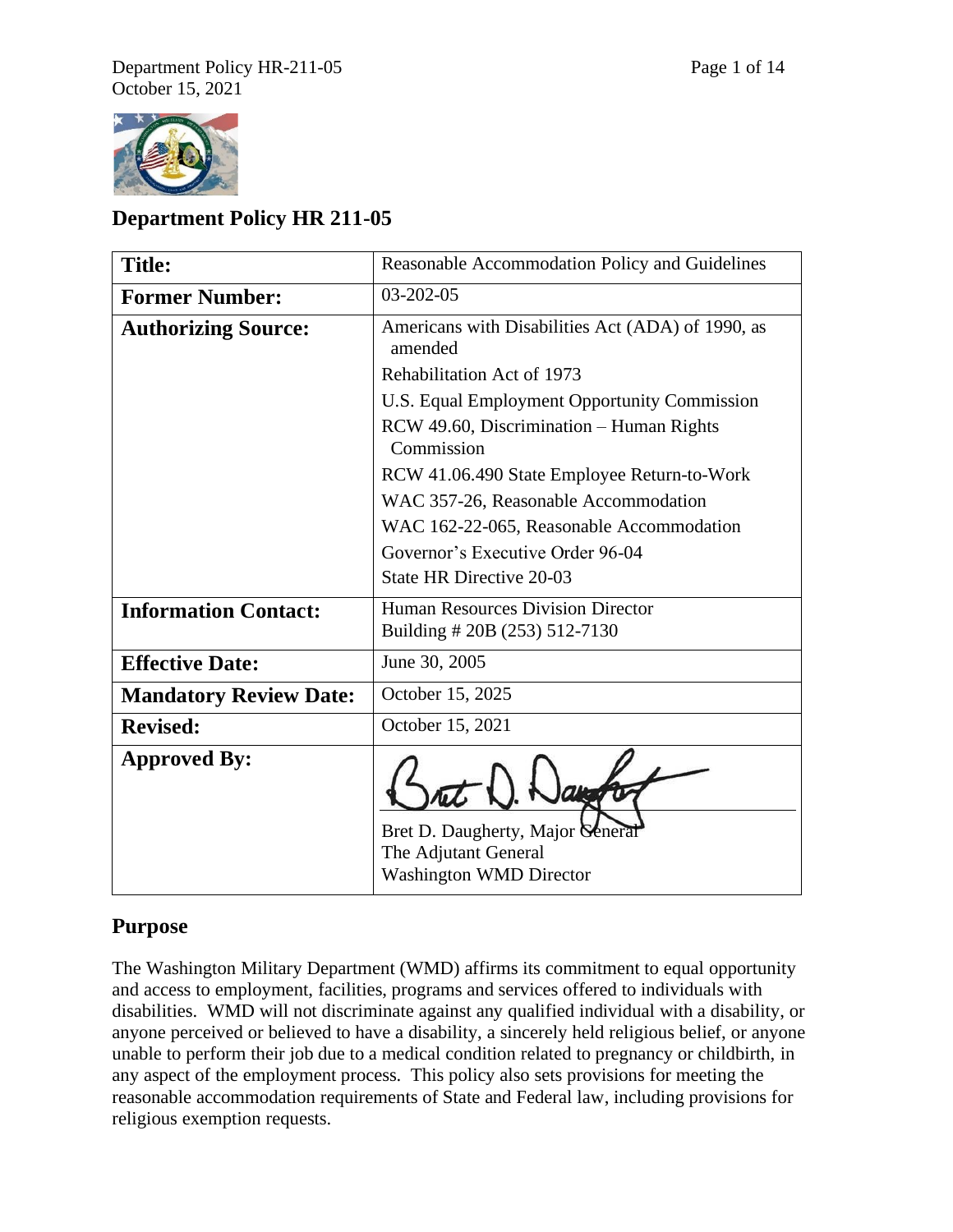# **Scope**

This policy applies to all state employees within the WMD, volunteers, applicants, and program beneficiaries (e.g., program participants, clients, customers, etc.) as applicable. It does not apply to Washington National Guard Members on state active duty, Washington State Guardsman, Members of the Washington State Guard and/or traditional drilling National Guard Members. For represented employees, the collective bargaining agreement will supersede any conflicting provisions stated in this policy.

# **Policy**

In order to achieve the diversity and inclusion goals referenced in our Diversity, Equity and Inclusion (DEI) policy, the WMD is committed to equitable and meaningful access to employment, services, and any terms or conditions thereof, for people with disabilities or those with sincerely held religious beliefs. This work requires a meaningful review of our facilities to ensure the environment we work in is welcoming to all regardless of ability. (See our DEI Policy # HR-265-20.)

We recognize that access and opportunity for all employees, volunteers, applicants, and program beneficiaries requires the design of workforce and program practices tailored to ensure there is a pathway to participation for individuals with disabilities or sincerely held religious beliefs. Employees, applicants, volunteers, and program beneficiaries have the right to request and receive reasonable accommodation, without stigma, harassment or retaliation.

A reasonable accommodation is a modification or adjustment to a job, work environment, rules, policy, practice, or procedure that enables qualified individuals with disabilities or sincerely held religious beliefs to access employment opportunities or programs that do not fundamentally alter the nature of the program, service, activity, or result in an undue financial and/or administrative burden.

If an employee, applicant, volunteer, or program beneficiary believes they require a reasonable accommodation, the individual may request an accommodation following the procedures outlined in this document. Such contact can be made orally or in writing.

WMD will acknowledge receipt of the request for reasonable accommodation within five business days from receipt and will begin processing the reasonable accommodation as soon as practicable but no later than 15 days from the date of the request.

This is an interactive process and WMD will work with the requester to figure out what it can do to help. WMD believes that the person who has the need is often the best person to identify what is needed to accommodate them. To aid in this process, WMD may request medical documentation. This information, in conjunction with the qualifications of the individual (see "qualified" above), will be used by WMD to grant or deny a reasonable accommodation as applicable.

# **Examples of reasonable accommodation include**:

• Modifying application procedures;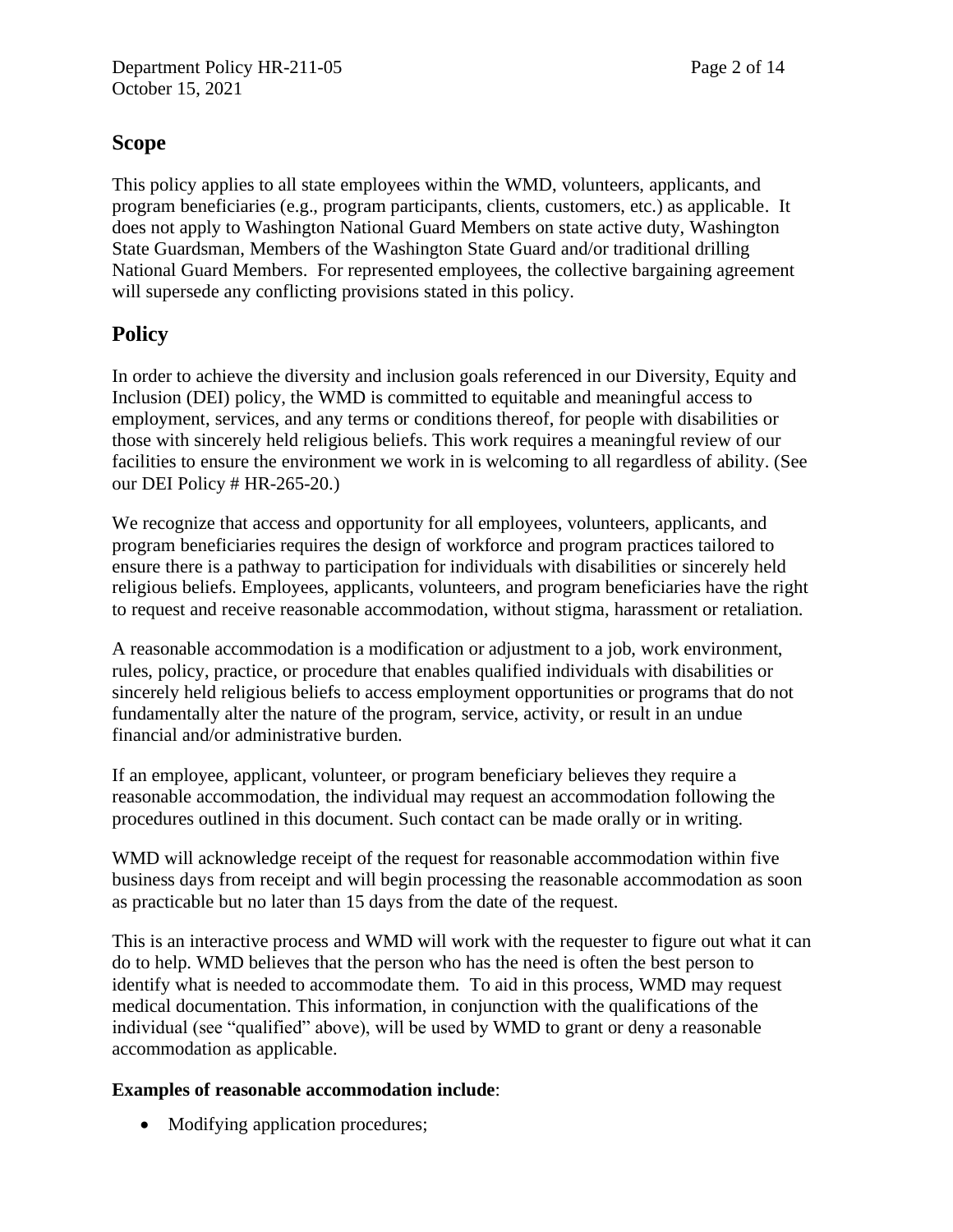- Modifying a work schedule or a supervisory method;
- Providing telework beyond that provided by telework policy;
- Providing assistive technology, including information technology and communications equipment or specially designed furniture;
- Providing a reader or interpreter;
- Providing material in an alternative format (e.g., Braille, large print);
- Arranging for a qualified sign language interpreter;
- Providing on-site captioning;
- Providing a reassignment to another job, or
- Authorizing intermittent or extended leave.

## **Examples of accommodations that are not considered reasonable:**

- Eliminating essential job functions (i.e., fundamental duties of the position);
- Lowering standards (qualitative or quantitative) that are applied uniformly to employees with and without disabilities (though a reasonable accommodation may be provided to enable an employee with a disability to meet the standards);
- Creating a new job or position;
- Placement in a job that is considered a promotion without a competitive process;
- Allowing or ignoring inappropriate conduct, and
- Providing personal use items, such as prosthetic limbs, wheelchairs, eyeglasses, hearing aids, or similar devices, that are needed to accomplish daily activities both on and off the job.

# **Pregnancy reasonable accommodations include**:

An employee who is pregnant or has a pregnancy-related health condition cannot be required to take leave if another reasonable pregnancy accommodation can be provided.

- a. Providing more frequent, longer, or flexible restroom breaks;
- b. Modifying a no food or drink policy;
- c. Providing seating or allowing an employee to sit more frequently if the job requires standing;
- d. Providing reasonable break time for an employee to express breast milk for two years after the child's birth. Each time the employee has need to express breast milk, they can use a private location, other than a bathroom, if such a location exists at the place of business or worksite. If the business location does not have a space for the employee to express breast milk, the employer shall work with the employee to identify a convenient location and work schedule to accommodate their needs;
- e. Providing assistance on lifting less than seventeen pounds; and
- f. Scheduling flexibility for prenatal visits.

# **The following pregnancy accommodations require medical certification:**

a. A temporary job restructuring to include limits on lifting more than seventeen pounds;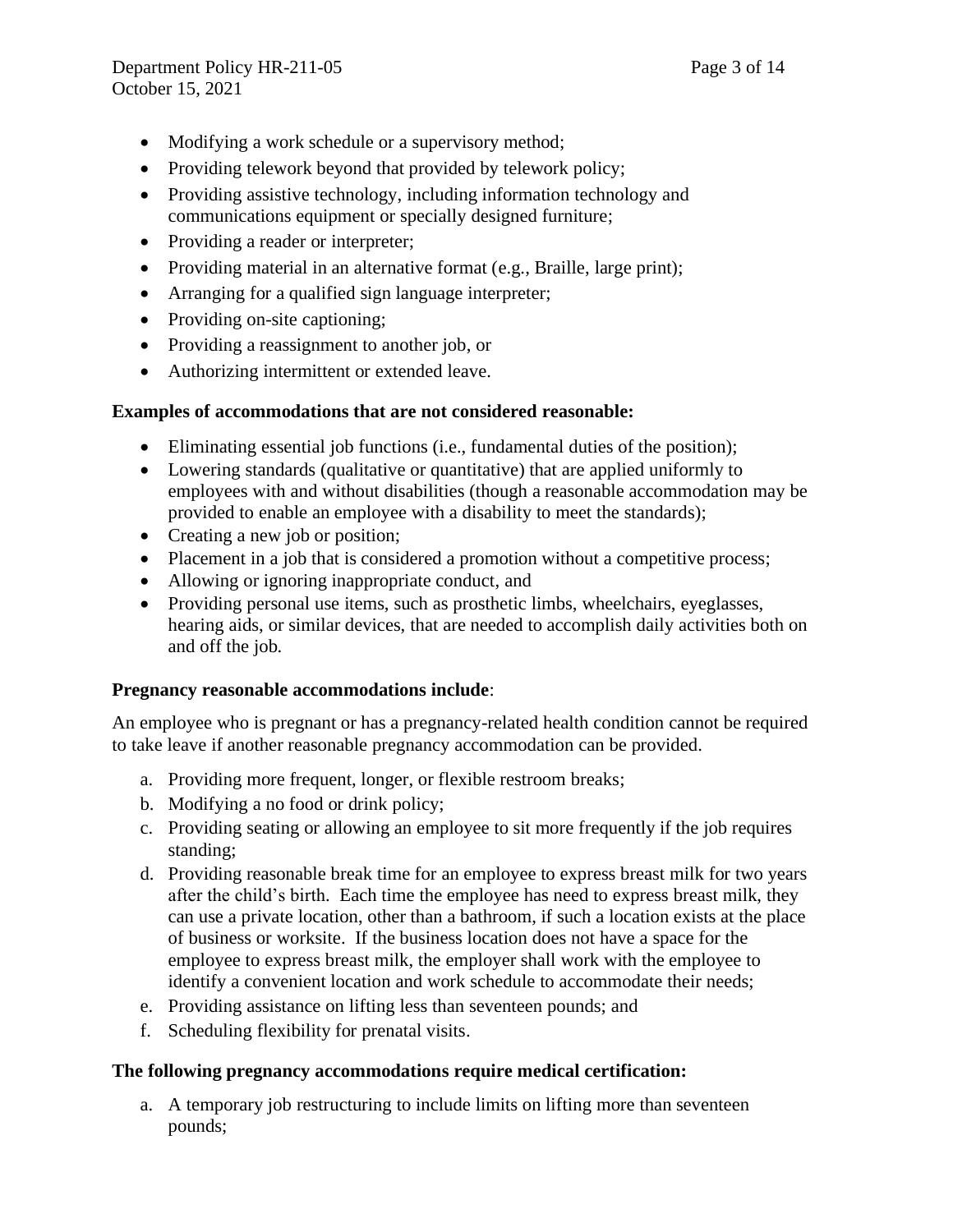- b. Part-time or modified work schedules;
- c. Providing a temporary transfer to a less strenuous or less hazardous position;
- d. Reassignment to a vacant position; or acquiring or modifying equipment, devices, or an employee's workstation; and
- e. Any further pregnancy accommodation an employee may request to which an employer must give reasonable consideration in consultation with the information provided on pregnancy accommodation by the Department of Labor and Industries or the employee's attending heath care provider.

Requests for acquiring or modifying equipment, devices, or an employee's workstation will be assessed on a case by case basis to determine if medical certification is required.

WMD may deny a reasonable pregnancy-related accommodation based on undue hardship, which means an action requiring significant difficulty or expense, to the employer's program, enterprise or business for pregnancy accommodations listed in WAC 357-26-035 (1)(d) through (i). WMD may not claim undue hardship for the pregnancy accommodations listed in WAC  $357-26-035$  (1)(a) through (c) or for limits on lifting over seventeen pounds

## **Accommodation Request Denied**

WMD may deny a request where the accommodation would cause the agency undue hardship because it is costly, extensive, substantial and/or disruptive and/or would fundamentally alter the nature or operation of the agency.

If WMD denies a request for accommodation, such denial and the reasons for it will be documented in writing and sent to the individual requesting the accommodation.

# **A. Direct Threat**

In rare circumstances, an accommodation request may be denied if there is reasonable cause to believe that an individual poses a direct threat to the health or safety of self or others. This determination will be based on objective evidence, which may include current medical information and/or an assessment of the individual's present ability to safely perform the essential functions of the job. In some cases, an employee may be sent to a healthcare provider of WMD's choosing (at the agency's expense) if there is objective evidence to support a reasonable belief that an employee poses a direct threat to self or others.

# **B. Disability Separation**

A disability separation is an action taken to separate an employee from service when the employer determines that the employee is unable to perform the essential functions of the employee's position, or alternative position, with or without reasonable accommodation, due to a disability. Disability separation is not a disciplinary action per WAC 357-46-160 or applicable collective bargaining agreement articles. Notice of this type of action must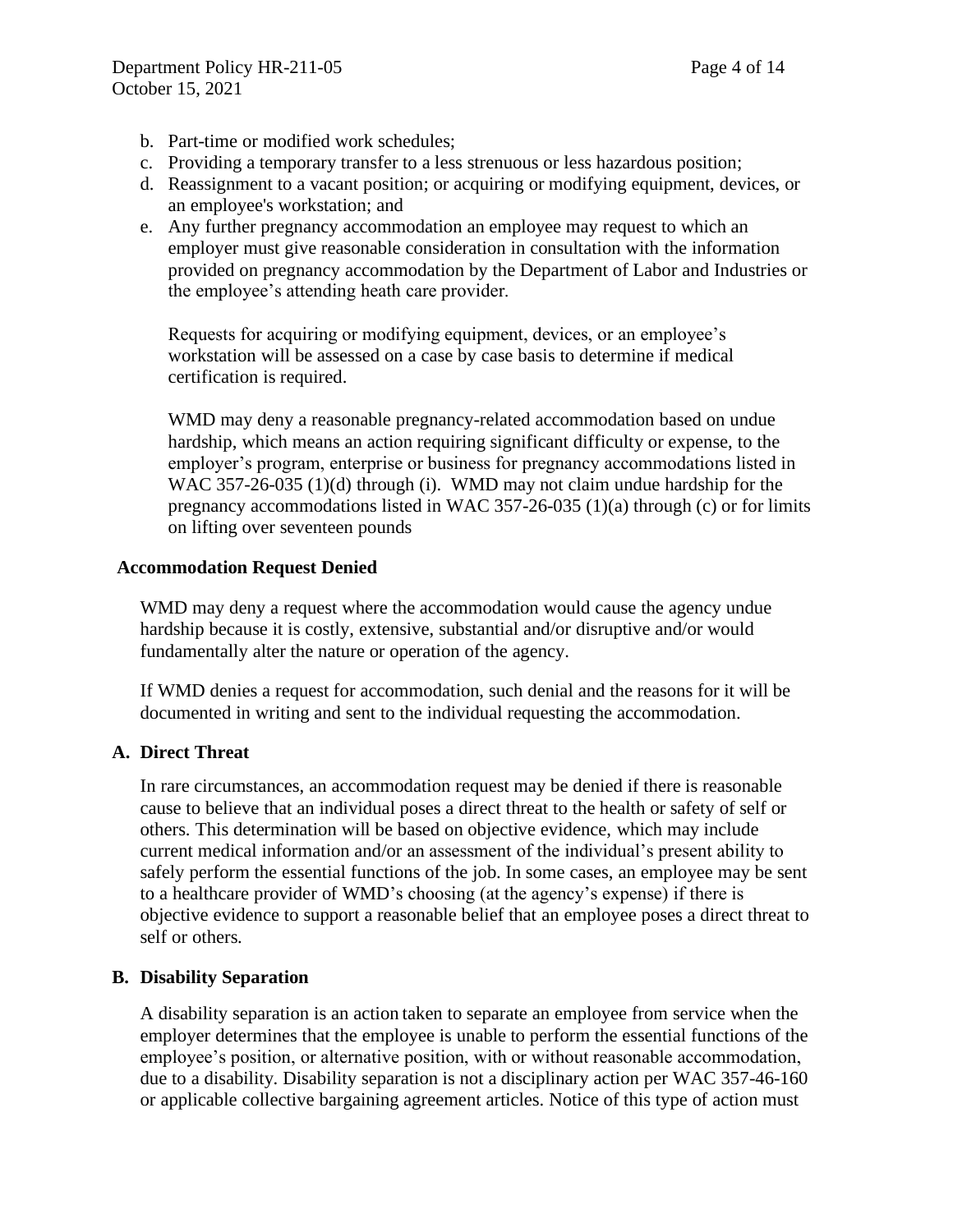be in writing to the employee and must include information about the option to apply for reemployment under WAC 357-19-465.

An employee may choose not to pursue an accommodation request and instead request to be separated from employment if they are unable to perform the essential functions of their position.

## **C. Non-Disciplinary Separation**

Non-disciplinary separation is the process whereby a permanent employee is separated by WMD for reasons other than misconduct or lack of capabilities.

A non-disciplinary separation action may occur when an employee's sincerely held religious beliefs prevents them from adhering to the conditions of employment and WMD is unable to identify an accommodation, to include an alternate position via the reassignment process.

## **D. Confidentiality**

All medical information shall be treated as a confidential record and maintained in a secure manner, apart from the personnel files. Information about the accommodation, separate than the medical diagnosis, will be shared with the direct supervisor, Division Director, and based upon business need with others based upon approval of the Human Resources Division Director or designee.

#### **E. Policy Review Requirements**

Leadership will review this policy for effectiveness at least once every three years, unless there is a rule or statutory change necessitating a sooner review, change, or update.

#### **F. Supervisor Training Requirements**

Supervisors, managers and executive staff will be required to take reasonable accommodation training within six months of employment and every two years thereafter.

# **G. Failure to Follow Policy**

Engaging in the interactive process and offering reasonable accommodation for individuals is not optional for supervisors, managers and executive staff. Failure to follow agency accommodation provisions may lead to discipline, up to and including termination. Supervisors and managers who are uncertain about how to navigate any part of this process should contact Human Resources for support and assistance.

#### **H. Inquiries / Complaints**

#### **1. Inquiries:**

Inquiries regarding the policy can be made via email to accommodations@mil.wa.gov.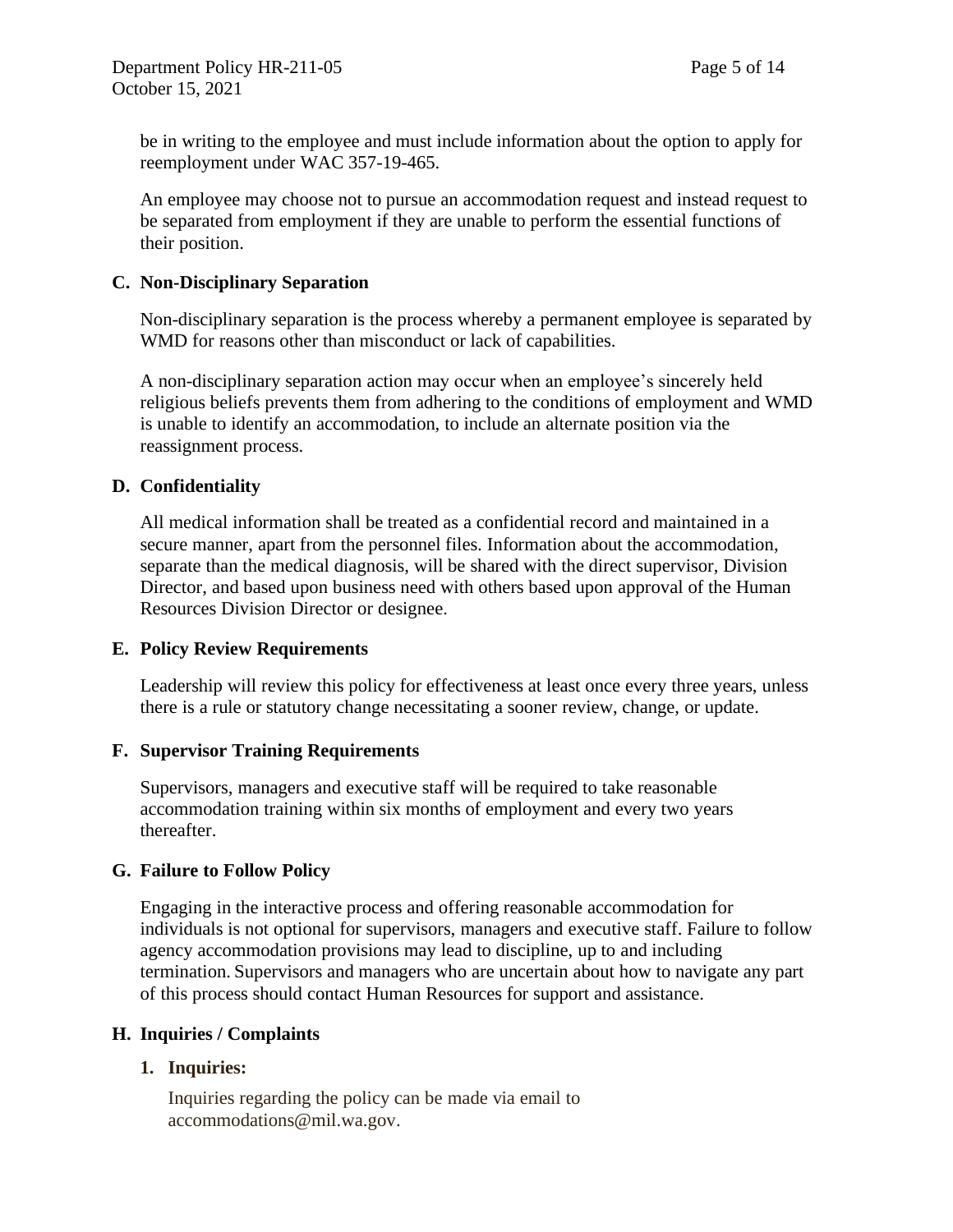# **2. Complaints:**

Employees may register complaints through the internal dispute resolution process listed in this procedure or directly with the Washington State Human Rights Commission under RCW 49.60, or with the Federal Equal Employment Opportunity Commission.

## **I. Responsibilities**

## **1. Applicants/Selected Candidates:**

WMD generated job announcements will notify applicants applying directly to the WMD of their right to request reasonable accommodation throughout the recruitment/selection process. Applicants have the responsibility to provide timely notification of the need for reasonable accommodation(s). Applicants requesting accommodation to participate in the recruitment/section process should identify to a representative from the WMD's Human Resources Office (HRO) the need for reasonable accommodation at the time of application and/or interview. Candidates are encouraged to notify a representative from WMD's HRO of the need for a reasonable accommodation(s) to perform the essential functions at any time in the selection process, and no later than upon receipt of a conditional job offer.

# **2. Volunteers and Program Beneficiaries (e.g., program participants, clients, customers, etc.)**

Volunteers and program beneficiaries have a responsibility to provide timely notification of the need for a reasonable accommodation to participate in a program(s) or activity(s). Accommodation requests should be made to the Division Director or designee, and/or a representative from the WMD's Human Resources Office.

Individuals are encouraged to engage in the interactive process and answer questions limited to understanding the barrier in the ability to participate in the program or activity and provide any known suggestions of an accommodation that would successfully remove the barrier.

#### **3. Employees:**

Employees have the responsibility to provide timely notification of the need for reasonable accommodation(s) to perform the essential job functions of their position. It is preferable that requests are made in writing using the Reasonable Accommodation Request Form. However, verbal requests may be made to the appropriate Human Resources staff who will confirm verbal requests with the requesting individuals in writing.

*Note: Regardless of employee notification, the WMD will also engage employees in the reasonable accommodation process when supervisors/managers become aware of qualifying disabilities and physical limitations, and/or there is reason to believe that known disabilities may impact an employees' ability to perform the essential functions of their position*.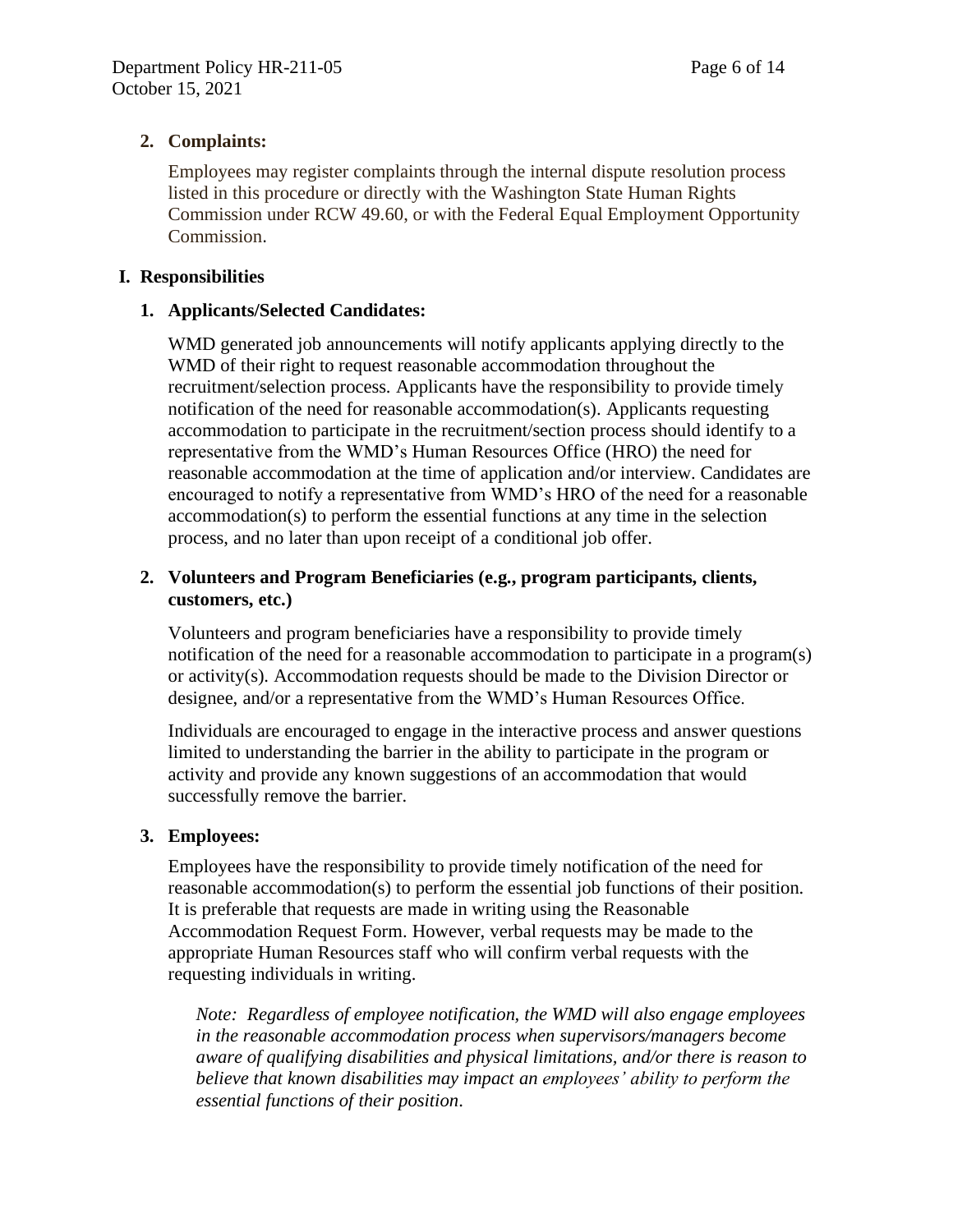- a. Employees who make requests for accommodations must fully cooperate in the interactive process to ensure that effective accommodations are provided. This includes cooperating and/or authorizing the WMD to obtain information from their physician(s), licensed mental health care professional(s), or other health care professional(s).
- b. An employee's request for acquiring or modifying equipment, devices, or a workstation are to be directed to the HRO as part of the interactive reasonable accommodation process.

#### **4. Supervisors / Managers / Executive Staff:**

- a. Promptly communicate all accommodation requests to the HRO once "put on notice" either verbally, in writing, or if they notice a medical condition is making tasks more difficult than normal for an employee.
- b. Encourage employees to make verbal/written request directly through the HRO by completing and submitting the request for an accommodation form.
- c. Document all requests for accommodation in writing specifically documenting the date received and the actions taken.
- d. Maintain confidentiality of requests and any medical documentation provided.
- e. Ensure all medical or related documentation is forwarded to the HRO to be filed confidentially.
- f. In their responsibility as agency leaders, division directors will be accountable to ensure required training, diversity council participation and inclusionary hiring practices.

#### **5. Human Resources Division Director or Designee:**

- a. Acts as the primary contact for accommodation requests.
- b. Trains human resource specialists involved in the hiring process to recognize and respond timely to requests for reasonable accommodations in the job application process. This may be done by another responsible party designated by the component.
- c. Ensures the rights to request reasonable accommodation are listed on all job announcements.
- d. Ensures a current copy of the Reasonable Accommodation Policy is posted on WMD's SharePoint intranet site.
- e. Ensures essential functions are identified and documented on the Position Description Form and that copies of the form are available, upon request, from the HRO and on the WMD's SharePoint site.
- f. Serves as a resource regarding matters pertaining to the provision of reasonable accommodation.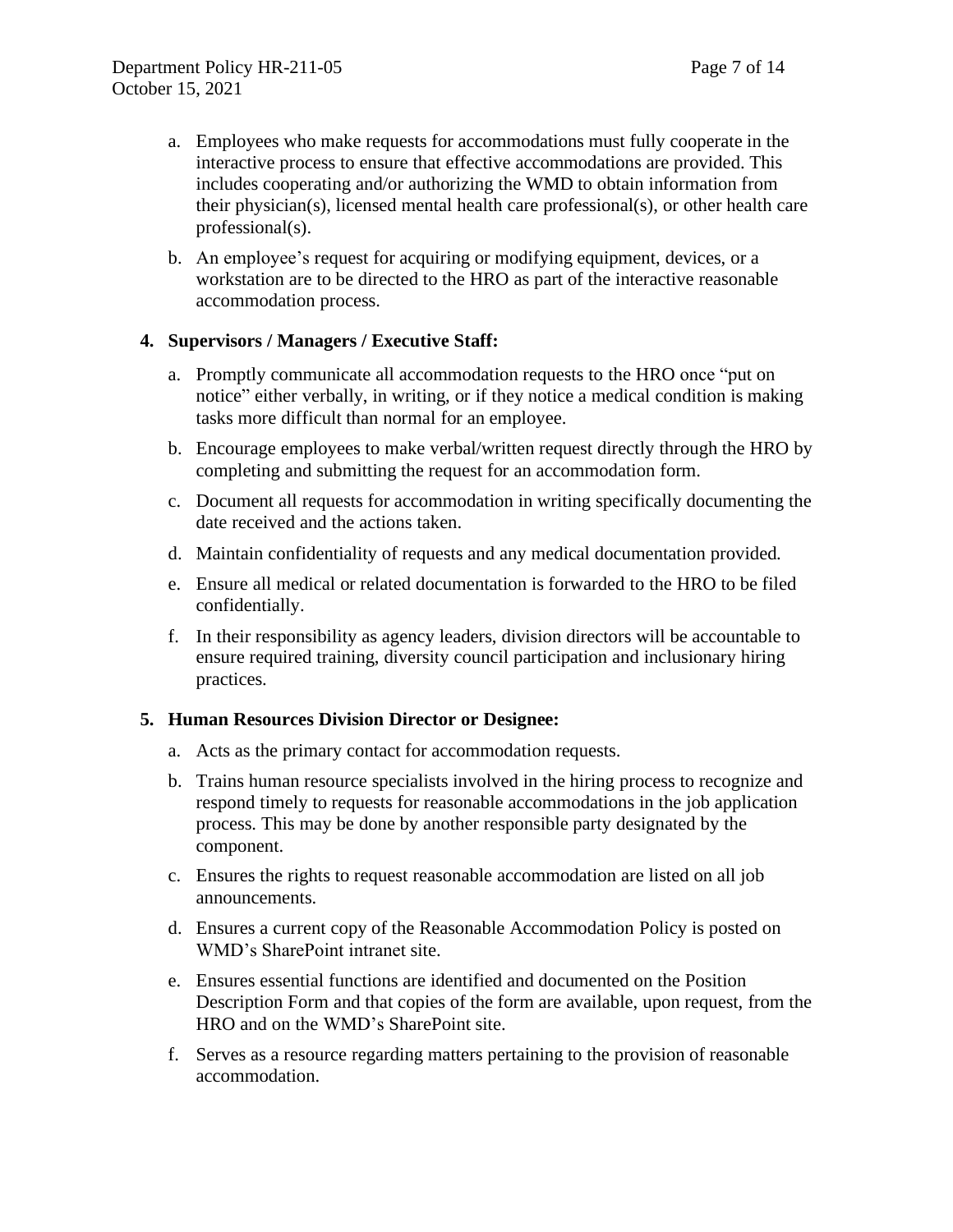- g. Facilitates the interactive process between the supervisor or deciding official and the individual who is requesting an accommodation. This may include clarifying the requests so that an effective accommodation may be provided.
- h. Coordinates with the appropriate personnel to ensure workspace is accessible to persons with disabilities.
- i. Assists with procuring furniture, equipment, and services, such as sign language interpreters.
- j. Acts as a deciding official if designated by TAG.
- k. Maintains reasonable accommodation-related materials and compiles cumulative data for tracking purposes as required.

# **Procedure**

# **A. Applicants**

- 1. The interactive process begins when the applicant requests an accommodation. This should occur at the time of the application/interview.
- 2. A representative of the HRO will assist applicants with accommodation requests. Requests that cannot be accommodated will be sent to the Human Resources Division Director for review.
- 3. Recommendations by the Human Resources Division Director to deny reasonable accommodation requests shall be forwarded to The Assistant Adjutant General for review and final determination.
- 4. Applicants will be notified in writing (or otherwise agreed upon format) if their accommodation requests are denied. This notification will include the right of applicants to register complaints with the Human Rights Commission and/or Federal Equal Employment Opportunity Commission.

# **B. Volunteers and Program Beneficiaries (e.g., program participants, clients, customers, etc.)**

- 1. The interactive process begins when an accommodation is requested. This should occur prior to access to a program or at the time of inquiry to volunteer.
- 2. A representative of the HRO will assist with accommodation requests. Requests that cannot be accommodated will be sent to the Human Resources Division Director for review.

A requested accommodation may be denied if it would fundamentally alter the nature of the program or impose an undue financial or administrative burden. Denied requests will be communicated in writing unless a different format is mutually agreed upon.

# **C. Employees**

1. Notice of potential need for an accommodation: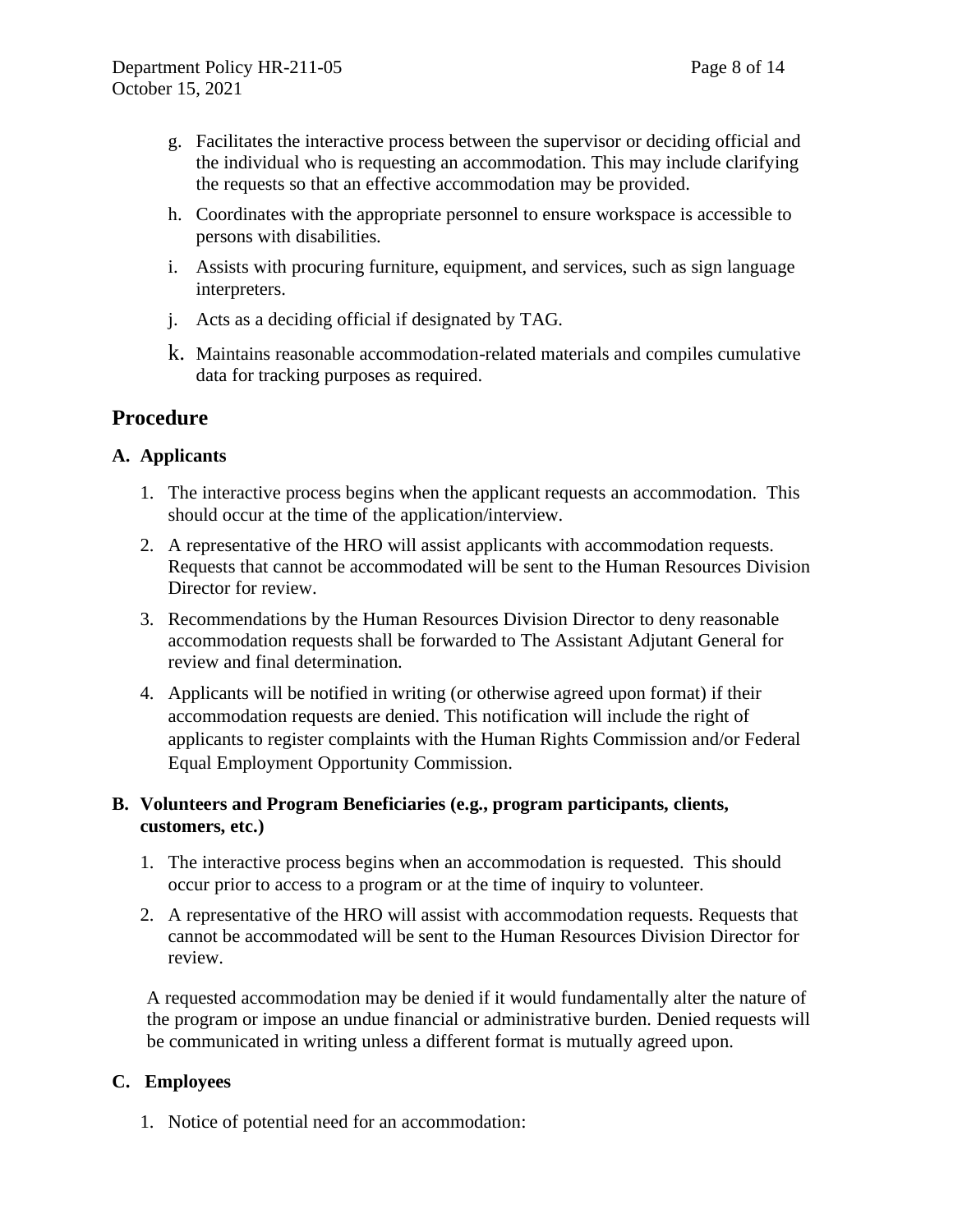The process for determining whether or how to provide a reasonable accommodation for an employee begins when the employer is "put on notice" of the need for such an accommodation. There are many ways this can occur. Some examples include:

- The employee completes a Reasonable Accommodation Request Form and submits it to the HRO (preferred method) or supervisor for processing.
- The employee makes an oral or written request for some adjustment at work (for instance: to facilities, schedule, or the manner of doing a job task) because of a medical condition or sincerely held religious belief.
- The employee provides a note from a health care provider stating the need for an adjustment at work due to a medical condition.
- Supervisors/managers observe behavior that indicates the employee may be having difficulty performing an essential function of the job because of a medical condition.
- Co-workers come to management representatives with objective observations that indicate the employee may be having difficulty performing an essential function of the job because of a medical condition.

Note: An employee does not have to use the words "reasonable accommodation," "religious accommodation," "disability," the "ADA" or any other so-called magic words. The employee is only required to indicate a need for change at work because of a medical condition or sincerely held religious belief.

**Important Note**: It is best for employees to ask for accommodations before any work-related issues or concerns arise. While an employee does not have to disclose their disability or sincerely held religious beliefs until they feel they need an accommodation. It is highly recommended that employees don't wait until their performance appraisal meeting or during a disciplinary proceeding as the WMD does not have to rescind disciplinary actions administered prior to a request for an accommodation.

#### **D. Notify Human Resources Division Director or designee (if not already notified)**

The HRO should be promptly notified on any requests for accommodation that are not filed directly with their office. This can be done through e-mail at [Accommodations@mil.wa.gov.](mailto:Accommodations@mil.wa.gov) The HRO will acknowledge receipt of the request in writing to the employee within five workdays of receipt.

#### **E. Interactive Process Begins**

The WMD will engage in an interactive process in response to accommodation requests to determine what reasonable and appropriate accommodation(s) may exist that will provide equal opportunity. The interactive process will start as soon as possible but no later than 15 days after receipt of the request. The WMD shall consider each request and corresponding accommodation on a case-by-case basis.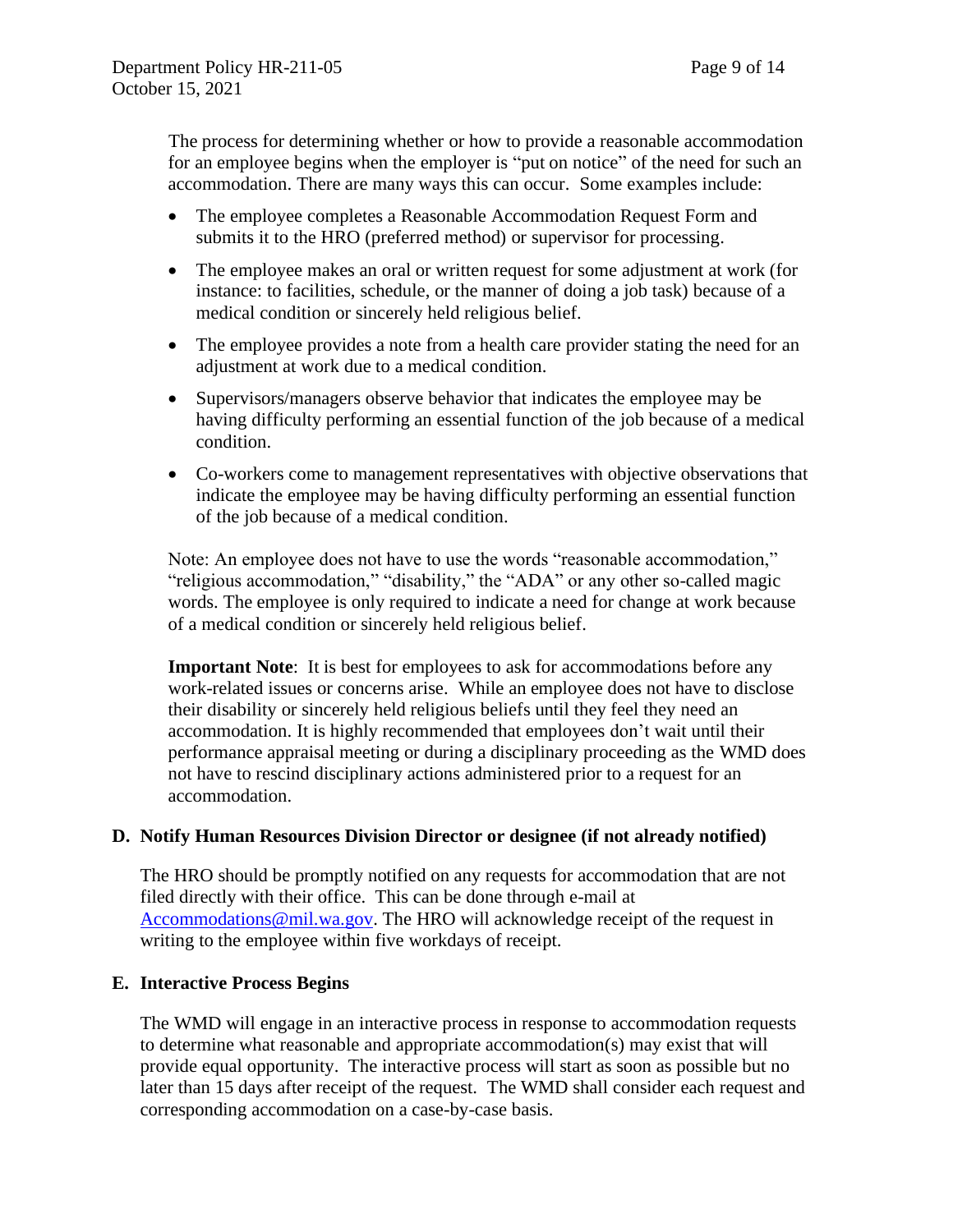# **F. Medical Verification (if necessary)**

When necessary, individuals requesting or requiring possible accommodations need to cooperate with and/or authorize the WMD to obtain information from their physician(s), licensed mental health care professional(s), or other health care professional(s). In some cases, an independent examination may be required to determine the nature of and/or limitation related to a disability. The WMD is not obligated to continue the reasonable accommodation process when employees elect not to provide requested medical information and/or refuse to cooperate with related independent medical exams.

If the employee requests reasonable accommodation for the purpose of expressing breast milk, an employer may not require the employee to provide written certification from a health care professional.

## **G. Determination of Possible Accommodations**

When the nature and extent of the disability or sincerely held religious belief is established, the Human Resources Division Director or designee, Division Director or designee, and requester shall work together to identify essential job functions and possible accommodations required for the employee to perform those functions.

The WMD may seek technical assistance with respect to the accommodation from the Human Rights Commission or the Office of Civil Rights. Consultation with outside agencies (Governor's Committee on Disability Issues and Employment, DSHS's Division of Vocational Rehabilitation, Services for the Blind, the Developmental Disabilities Planning Council, State HR's Workforce Diversity Program, and/or other appropriate technical assistance resources) will be pursued as appropriate.

Although employee preference is considered when multiple effective accommodations are identified, the WMD selects the accommodation option provided to the employee. The WMD is not obligated to make accommodations that are not reasonable; involve direct threat that cannot be reduced to safe levels, and or impose undue hardship on the operation of the WMD. Once some method of accommodation is chosen, the Human Resources Director or designee will memorialize what they have offered in a written format.

# **H. Temporary Accommodations**

Many accommodations are implemented long-term, while some accommodations last for only a temporary period. Every situation is unique and requires case-by-case analysis of the individual's limitations, restrictions, specific accommodation needs, and the impact accommodation will have on job performance and business operations.

Implementing a temporary change offers the opportunity to evaluate an accommodation for effectiveness before making the decision to implement the change long-term and also demonstrates good faith.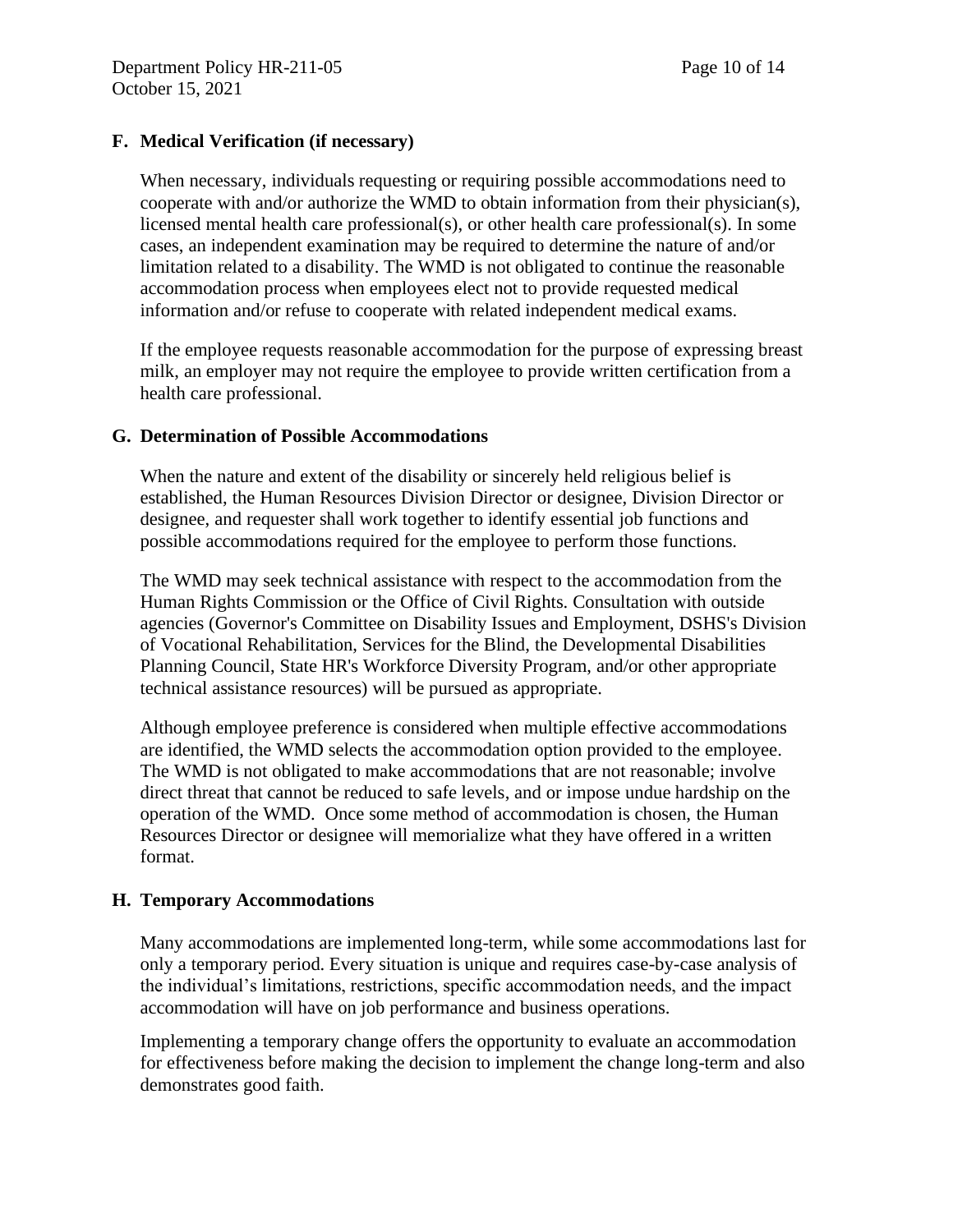Situations that can warrant provision of a temporary or trial accommodation may include, but are not limited to when:

- Time is needed to research a permanent accommodation solution, to acquire equipment, arrange a service, or identify an alternative vacancy;
- It is necessary to test an accommodation to determine if it is effective;
- The medical impairment is temporary but sufficiently severe enough to entitle the employee to receive accommodation;
- It is necessary to avoid temporary adverse conditions in the work environment, or
- When an accommodation can currently be provided but may eventually pose an undue hardship if provided long-term.

#### **I. Reassignments**

Reassignment is the term for the WMD-facilitated process for locating alternative vacant, non-promotional positions within the WMD that an employee can perform, with or without accommodation. This is the final step in the accommodation process prior to separation.

To be eligible for a given reassignment position, the employee must meet the minimum qualifications for the job, be able to pass job-related tests, and perform the essential functions of the position (with or without accommodation). Additionally, the employee must be medically cleared to perform the work in question.

If the employee and the identified position meet these parameters, the employee should be placed in the identified open position and should not be required to compete with other applicants for the job. Once placed, the employee must, however, successfully complete a review period as required by the applicable personnel rules or labor agreement.

If the employee declines an offer to be reassigned to a vacant, non-promotional position for which they are both qualified and able to perform essential functions, with or without reasonable accommodation, reassignment services may terminate. At that point, the employee will be separated from WMD employment and may be placed on a reemployment list.

# • **Separations**

If the reassignment process is exhausted, and the WMD has not been able to identify a vacant, non-promotional position for which the employee is qualified, the employee will be separated from employment. The employee will be notified of this in writing and of any rights to apply for the reemployment register.

# • **Monitoring an Accommodation**

It is the obligation of the manager to monitor the effectiveness of the accommodation. This monitoring should occur outside of the WMD Performance Appraisal process. While employees must be able to perform essential functions of their job with or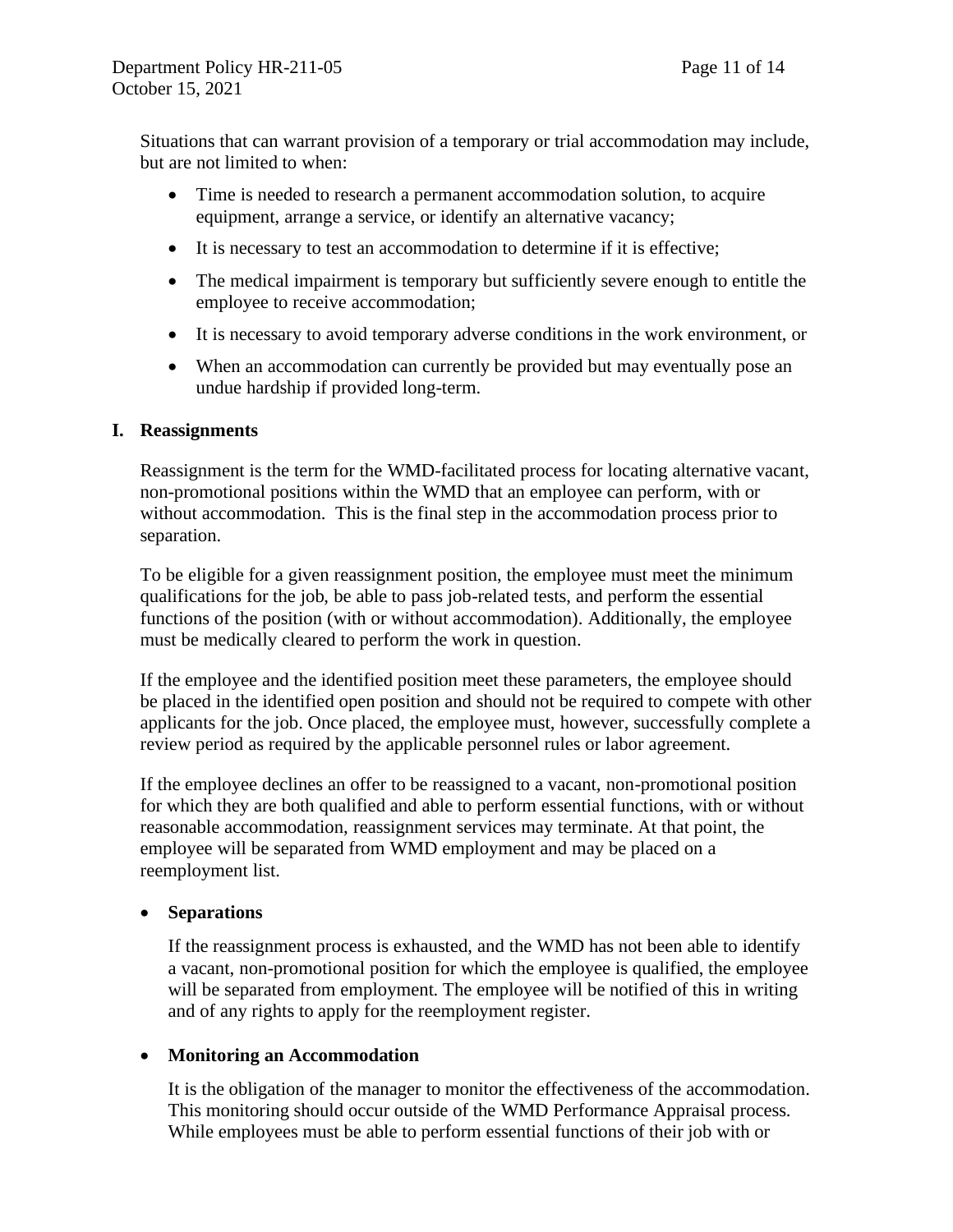without accommodation, it is also the responsibility of the manager to ensure an accommodation is effective for the employee. If an accommodation is no longer effective, then the interactive process should be revisited.

### • **Declined Accommodations**

Any recommendation by the Human Resources Division Director to deny a request for accommodation shall be forwarded to The Assistant Adjutant General (WMD Director) for review and final determination. Note: An individual's receipt or denial of an accommodation does not preclude the individual from making another request at a later time if circumstances change and they believe that an accommodation is needed.

## • **Dispute Resolution Process**

An individual may appeal the outcome of their accommodation request. An employee should follow steps 1 and 2 as outlined below. Volunteers, applicants, and program beneficiaries may appeal directly to the Adjutant General (WMD Director or designee) as outlined in step 2 within seven (7) calendar days following receipt of the reasonable accommodation decision.

1. Executive Team Member Review

Employees must submit a written request for review of their accommodations to their Division Director or designee within seven (7) calendar days following their receipt of the reasonable accommodation decision. Requests must be signed, dated and include detailed descriptions of the concerns/disagreement with the accommodation outcome.

The Executive Team Member shall meet with the employees and provide a written response within fifteen (15) calendar days following the meeting.

2. The Adjutant General (WMD Director) Review

If the Executive Team Member's response does not resolve the issues under dispute, employees may request a review by The Adjutant General (WMD Director) or designee. The written request must be received within seven (7) calendar days following receipt of the Executive Team Member's response. This request must be signed, dated, include a copy of the original request for review, and the reasons why the issues are not resolved.

The Adjutant General (WMD Director) will review the information and provide a written response within twenty-one (21) calendar days from the date of receipt. The Adjutant General's (WMD Director) review and subsequent determination is final.

Use of this dispute resolution process does not preclude the right of employees to register complaints with the Human Rights Commission and/or Federal Equal Employment Opportunity Commission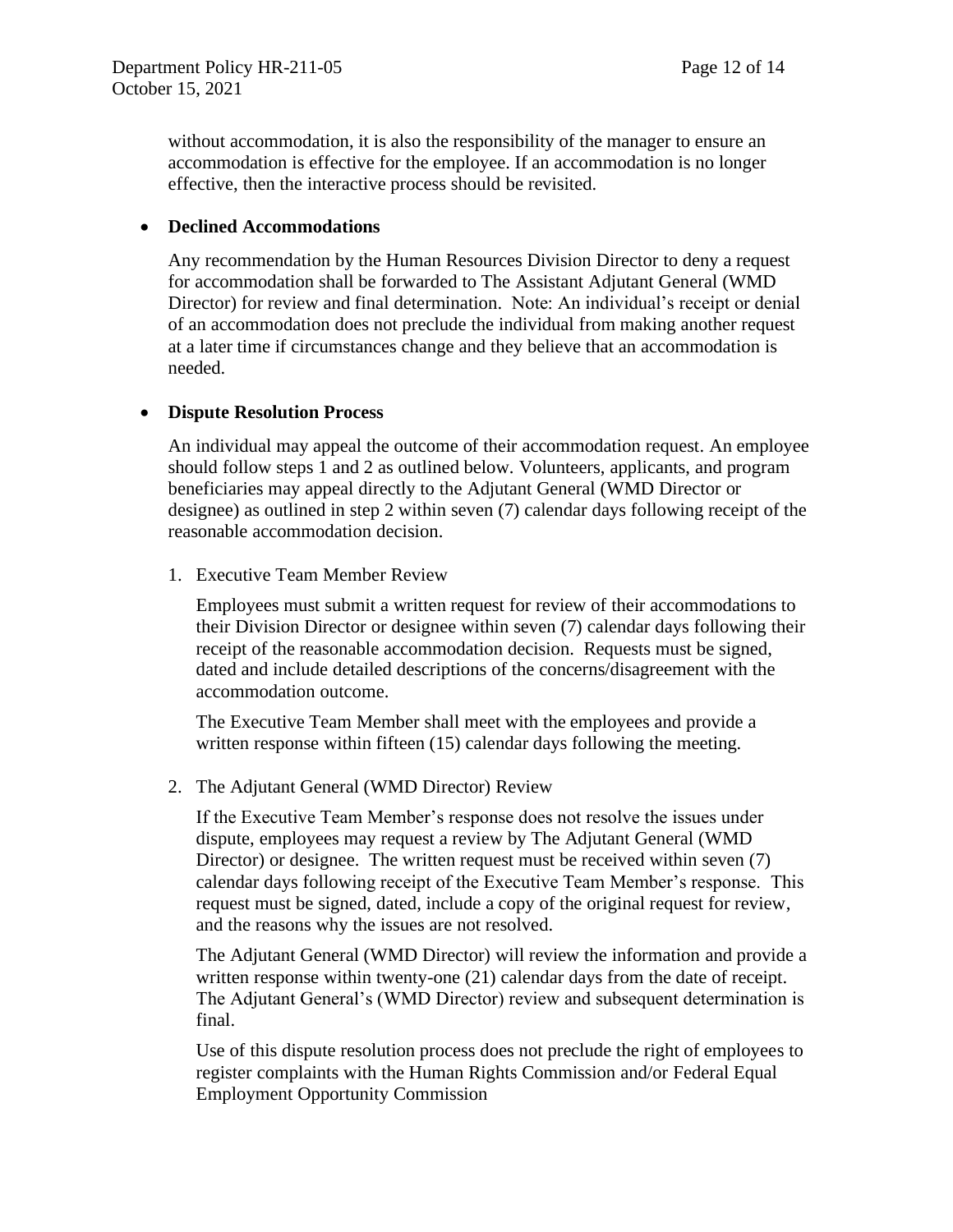The HRO shall inform individuals of their right to pursue redress for resolution of disputes through appropriate administrative procedures and civil agencies prior to concluding the accommodation process.

## • **Metrics and Data Points**

The following data and criteria will be reviewed at least annually and will be used to determine the effectiveness of this policy:

- 100% of New Employees are trained on the reasonable accommodation process within the first 30 days of hire.
- 100% of All Employees sign annual review checklist each year that they have reviewed the policy and know their right to request accommodation and the process for doing it.
- 100% of supervisors have taken the on-line Reasonable Accommodation Training as required in this policy (within six months of employment and every two years thereafter).
- 100% of accommodation requests are submitted to the Human Resources Office within two days of receipt.
- The number of requested accommodations that were denied and reason(s) for denial.

# **Definitions**

**Applicant –** A job seeker who has requested consideration for a vacant position by following instructions as specified in the recruitment announcement for the vacant position.

**Direct Threat** – A significant risk of substantial harm to the health or safety of the individual or others than cannot be eliminated or reduced by reasonable accommodation.

**Disability** - The **presence of a sensory, mental, or physical impairment that:** is medically cognizable or diagnosable; or exists as a record or history; or is perceived to exist whether or not it exists in fact.

A disability exists whether it is temporary or permanent, common or uncommon, mitigated or unmitigated, or whether or not it limits the ability to work generally or work at a particular job or whether or not it limits any other activity within the scope of this chapter.

For purposes of this definition, "impairment" includes, but is not limited to:

- Any physiological disorder, condition, cosmetic disfigurement, or anatomical loss affecting one or more of the following body systems: neurological, musculoskeletal, special sense organs, respiratory, speech organs, cardiovascular, reproductive, digestive, genitor-urinary, hemi and lymphatic, skin, and endocrine; or
- Any mental, developmental, traumatic, or psychological disorder, including but not limited to cognitive limitation, organic brain syndrome, emotional or mental illness, and specific learning disabilities, or